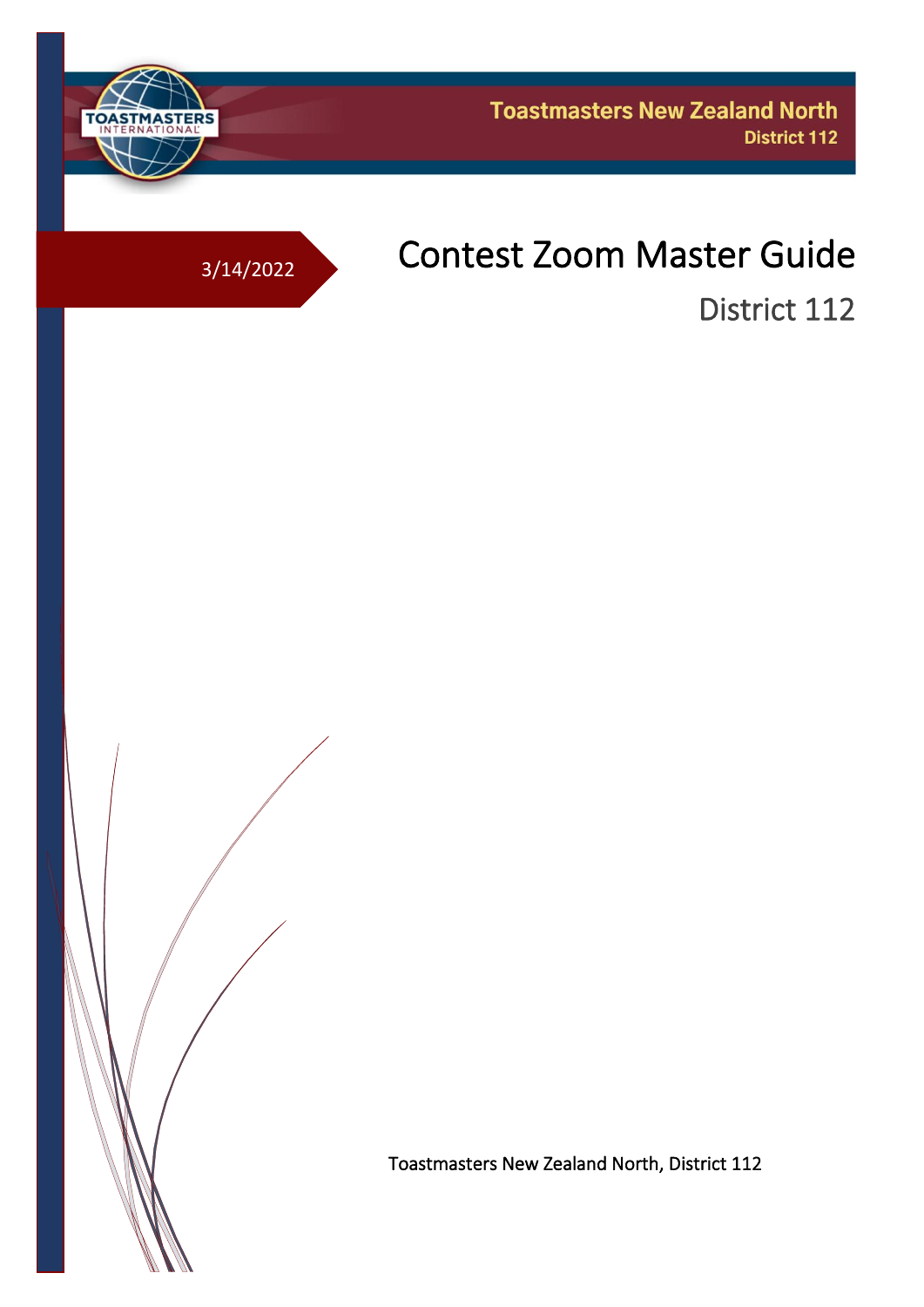

# Table of Contents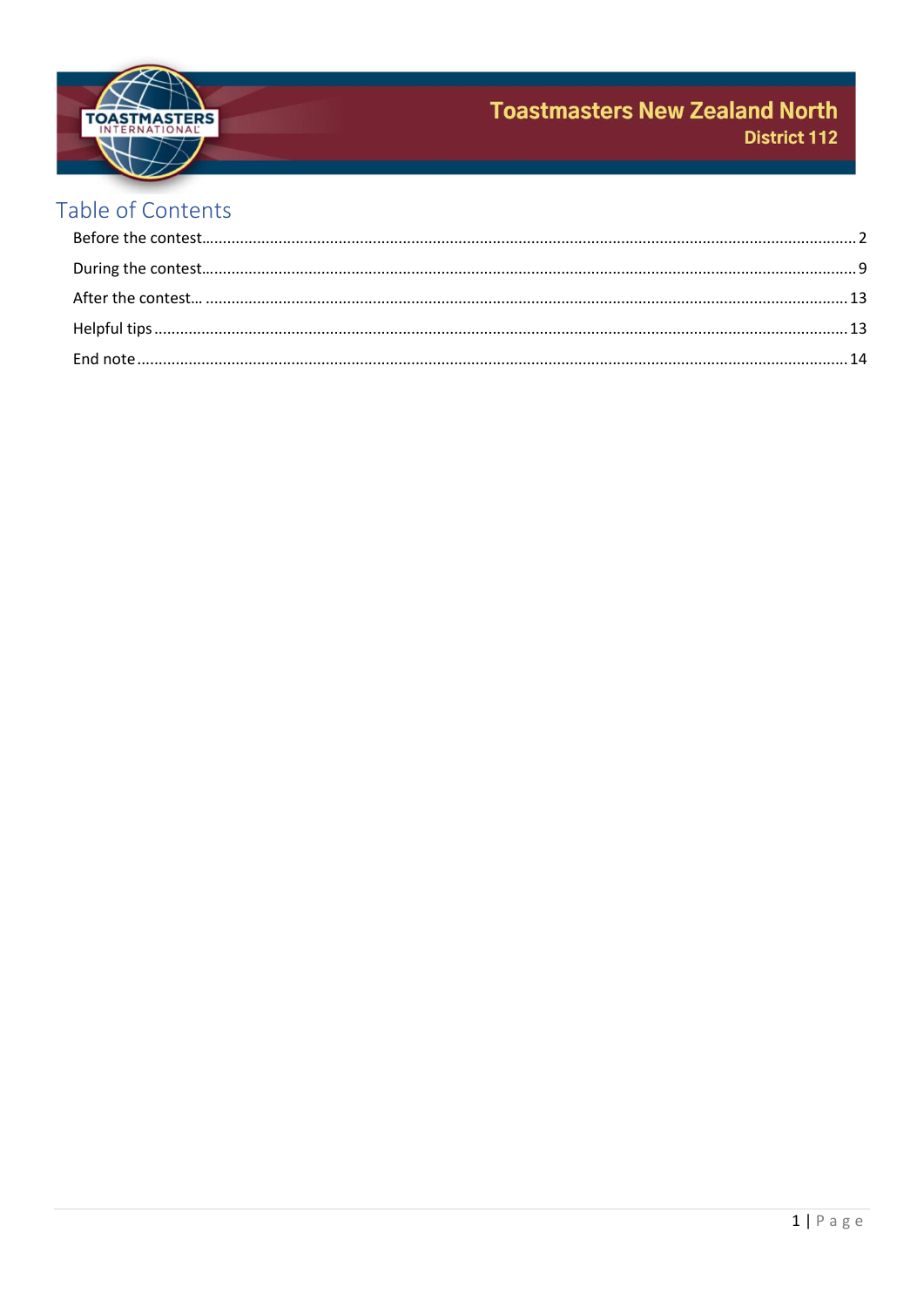

#### <span id="page-2-0"></span>Before the contest…

1. Check in with the meeting creator (or yourself if it's you) the day before and ensure the meeting room is set up with all the settings you need. This could be enabling breakout rooms (including setting the breakout rooms if they wish to pre-set), polls, password / passcode etc.

| < Meeting Templates   | $\cdots$                                                                                                                                                                                                                                                                            |
|-----------------------|-------------------------------------------------------------------------------------------------------------------------------------------------------------------------------------------------------------------------------------------------------------------------------------|
| Edit meeting template |                                                                                                                                                                                                                                                                                     |
| <b>Template Name</b>  | Speech Contests Template                                                                                                                                                                                                                                                            |
| <b>Topic</b>          | Area K1 & K3 Speech Contests                                                                                                                                                                                                                                                        |
|                       | + Add Description                                                                                                                                                                                                                                                                   |
| <b>Time Zone</b>      | (GMT+13:00) Auckland, Wellington<br>$\checkmark$                                                                                                                                                                                                                                    |
|                       | <b>Recurring meeting</b>                                                                                                                                                                                                                                                            |
| Registration          | Required                                                                                                                                                                                                                                                                            |
| Security              | Passcode<br>$\checkmark$<br>Only users who have the passcode can join the meeting<br><b>Waiting Room</b><br>Only users admitted by the host can join the meeting<br>Require authentication to join                                                                                  |
| Video                 | Host<br>$\bullet$ off<br>$\cup$ on<br>Participant<br>$\bigcirc$ on<br>$\bullet$ off                                                                                                                                                                                                 |
| Audio                 | Telephone<br>Computer Audio<br>O Telephone and Computer Audio<br>3rd Party Audio<br>Dial from New Zealand $\bigtriangledown$                                                                                                                                                        |
| Options               | Hide<br>before start time<br>$\vee$ Allow participants to join<br>Anytime<br>Mute participants upon entry<br>$\checkmark$<br>Breakout Room pre-assign<br>$\blacktriangledown$<br>5 Breakout Rooms Edit<br>Request permission to unmute participants<br>Automatically record meeting |
|                       | Enable focus mode when meeting starts<br>Approve or block entry to users from specific regions/countries                                                                                                                                                                            |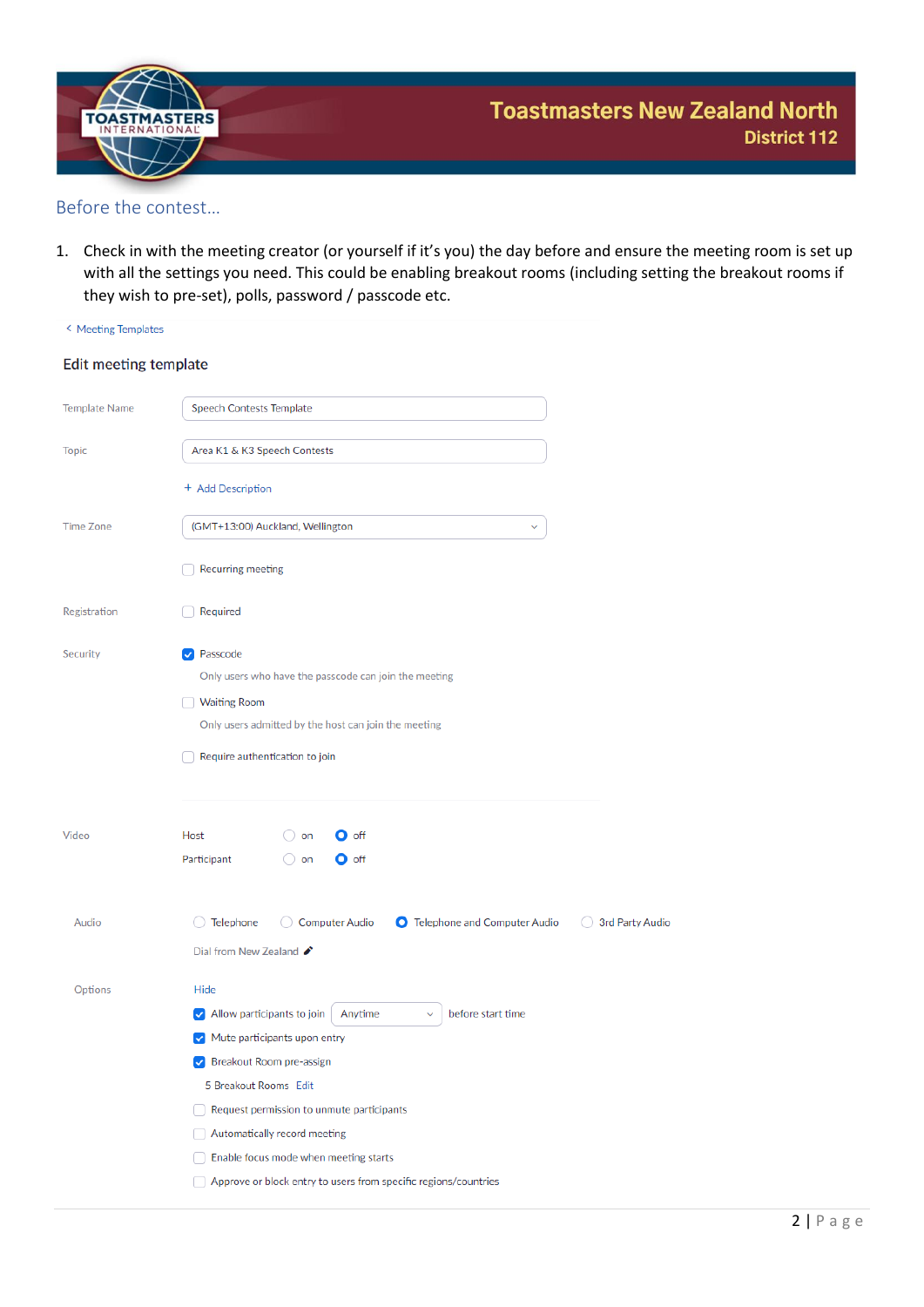

2. If the meeting creator is not attending, you will need to "claim the host" permissions. This can be done through the participants tab on your tool bar, by entering a host key that will be provided by the meeting creator.

|            | Participants (1) |                                                                                                                               |   |
|------------|------------------|-------------------------------------------------------------------------------------------------------------------------------|---|
| <b>TS</b>  | Troy Smith (Me)  | ∦ ⊄                                                                                                                           |   |
| Invite     | Unmute Me        | Claim Host<br>V                                                                                                               |   |
| Claim Host | 152415<br>OR     | Enter the Host Key to claim host role<br><b>Claim Host</b><br>Host key is a 6-10 digit number<br><b>Sign In to Claim Host</b> | × |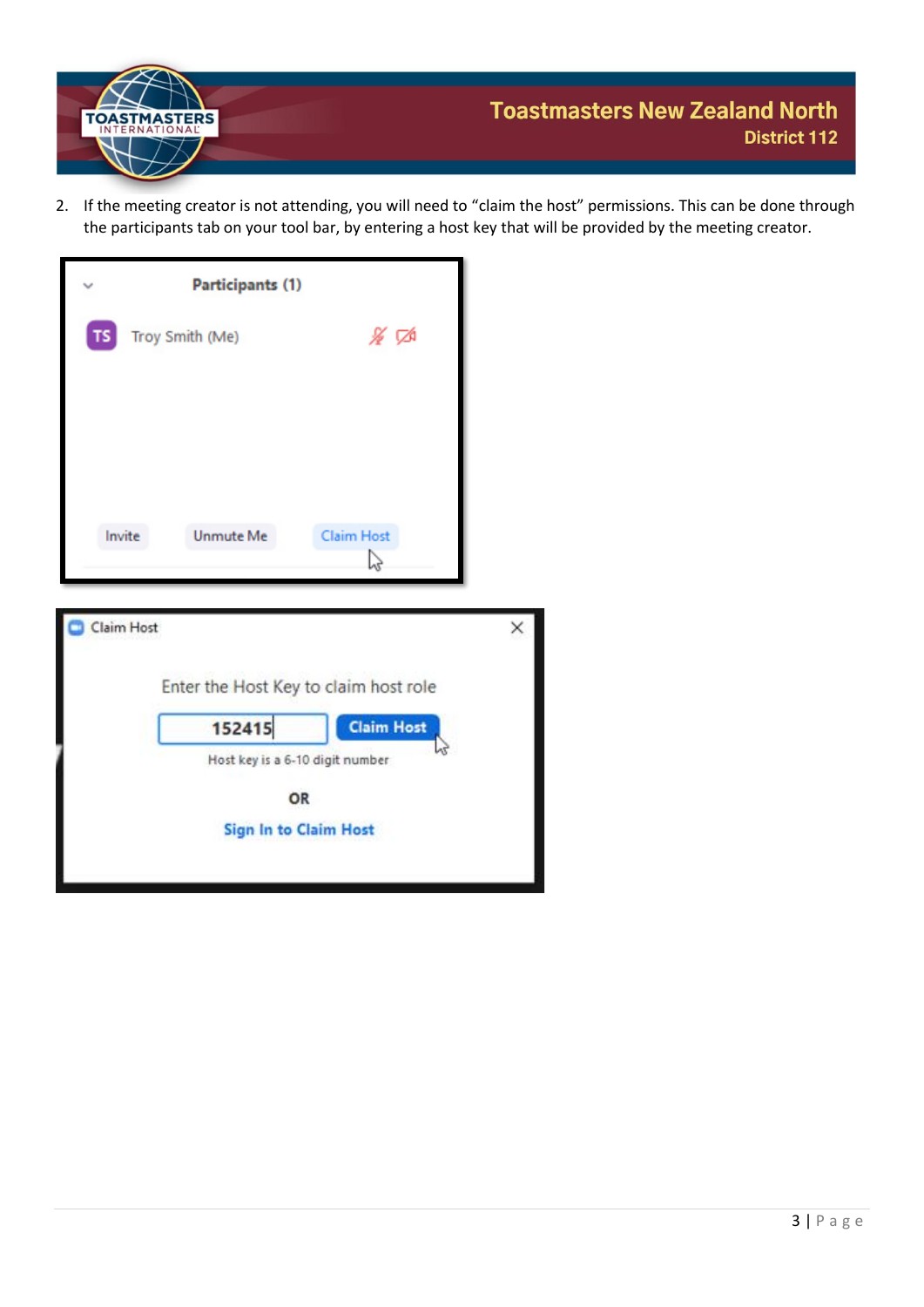

- 3. Enable the waiting room feature if it isn't already. This can be done through the security tab on your tool bar
- 4. While inside the security tab, you can also disable the showing of any / all participant's profile pictures. This can be done by enabling the "hide profile pictures" feature and is particularly helpful for maintaining judge anonymity in case they have a recognisable picture.



- 5. Assign co-hosts as soon as possible (You cannot assign the co-host powers when in a breakout room, so this must be done before they leave the main session). Generally, the co-hosts are:
	- a. Contest Chairs
	- b. Chief Judge
	- c. Sergeant at arms

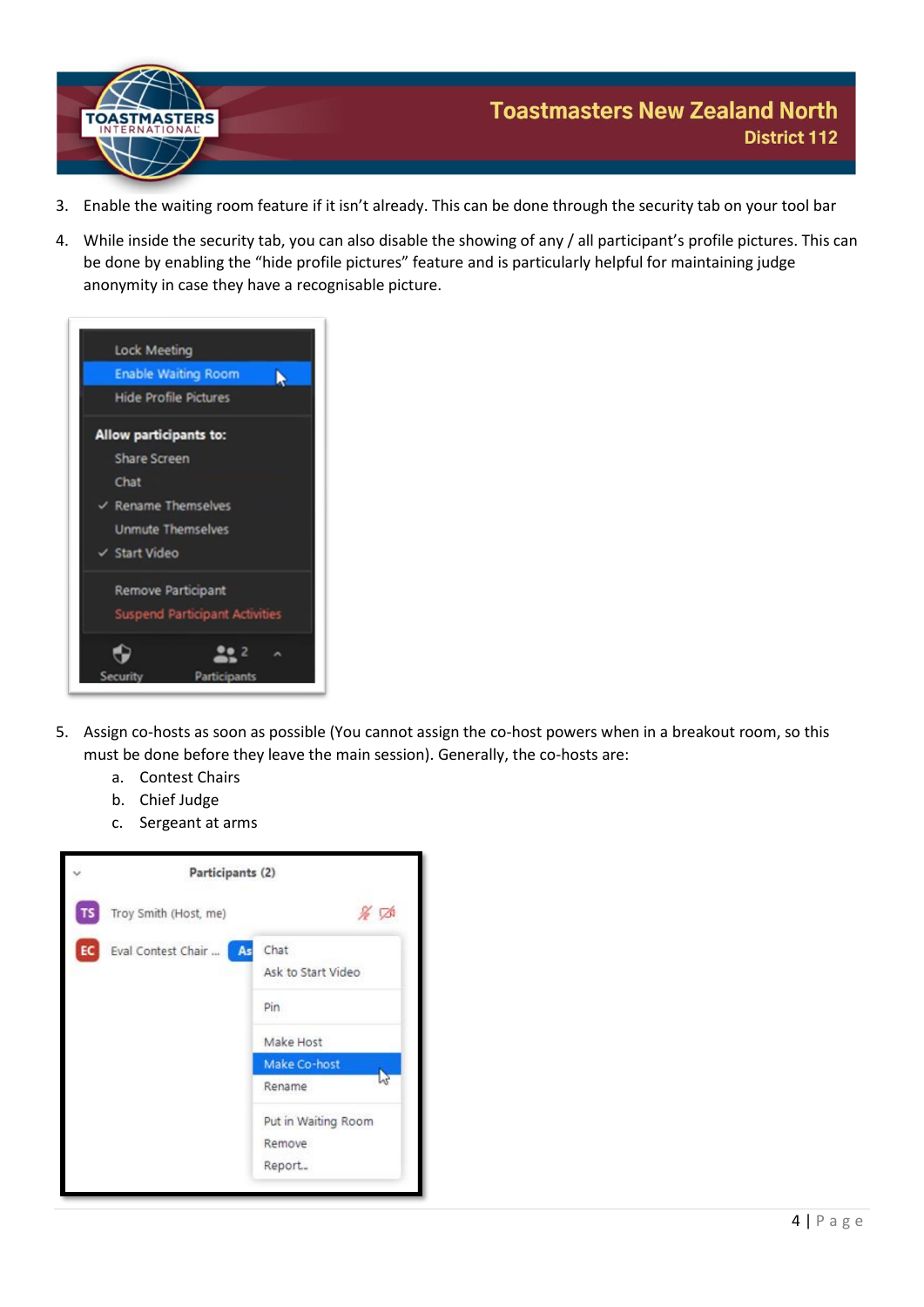

6. If breakout rooms are not pre-set, open the breakout room window and create 5 rooms with the assign manually option.



- 7. Once created, rename the breakout rooms.
	- a. Contestant's Briefing Room
	- b. Judge's Briefing Room
	- c. Contestant's Waiting Room
	- d. Deliberation Room (Deliberation Station)
	- e. Spare Room (Panic Room)

| <b>Breakout Rooms - Not Started</b> |                 |                 | $\times$              |
|-------------------------------------|-----------------|-----------------|-----------------------|
| * Room 1                            | $\angle$ Rename | <b>×</b> Delete | <b>Assign</b>         |
| Room2                               | hş              |                 | <b>Assign</b>         |
| $\sqrt{R}$ Room 3                   |                 |                 | <b>Assign</b>         |
| * Room 4                            |                 |                 | <b>Assign</b>         |
| $\sqrt{3}$ Room 5                   |                 |                 | <b>Assign</b>         |
|                                     |                 |                 |                       |
| <b>Options</b>                      | Recreate        | Add a Room      | <b>Open All Rooms</b> |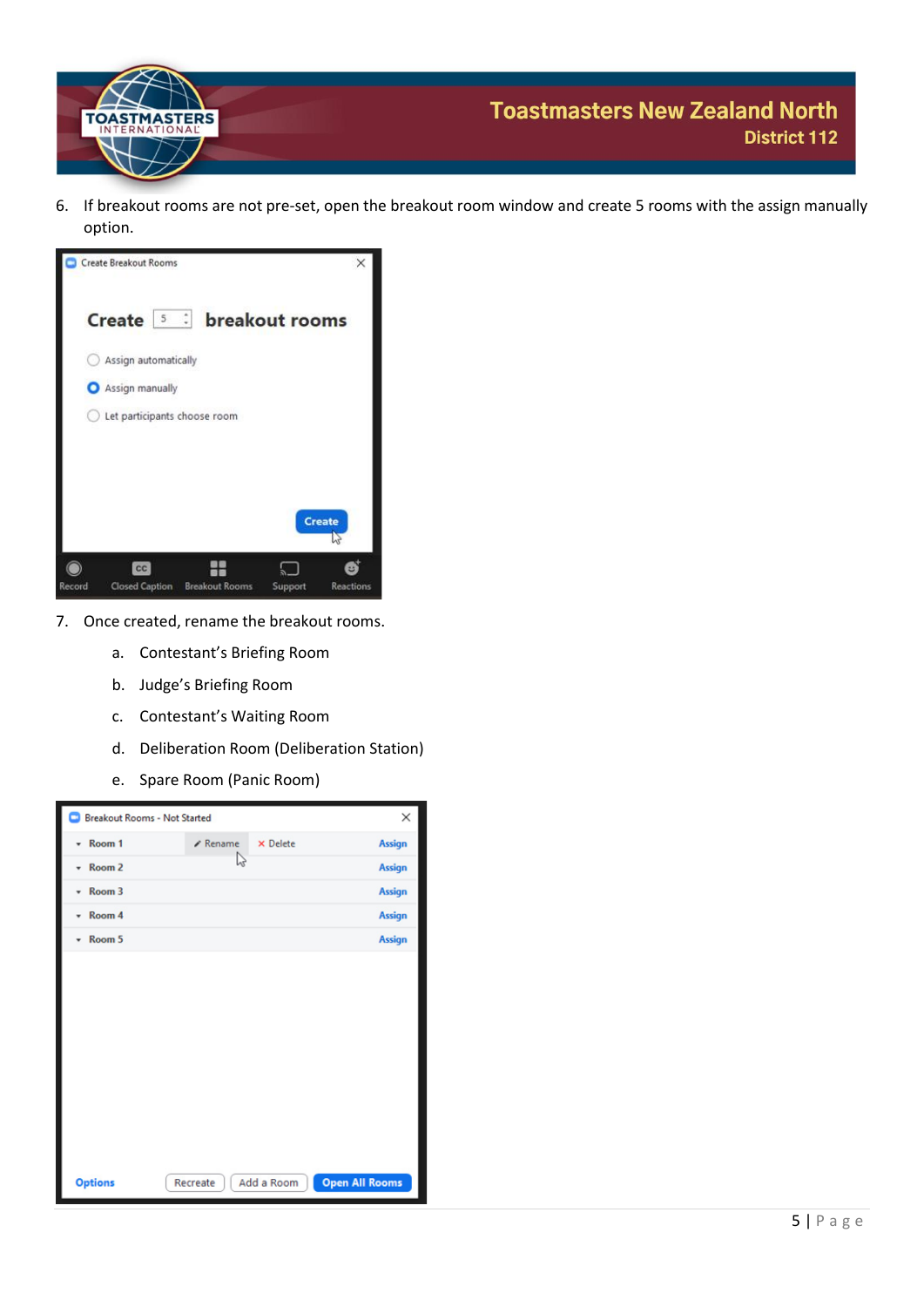

8. Be sure to enable the "automatically move assigned participants into breakouts" ability through the options tab (may be signified by a gear icon) in the breakout room window. For extra caution during the Evaluation and Table Topics Contests, you can also disable the ability for participants to leave a breakout room on their own. Cohosts and the host can still move freely.

|                               | Breakout Rooms - Not Started                                     | ×             |
|-------------------------------|------------------------------------------------------------------|---------------|
|                               | <b>Contestant's Briefing Room</b><br>۰                           | <b>Assign</b> |
|                               | <b>Judge's Briefing Room</b><br>۰                                | <b>Assign</b> |
|                               | <b>Contestant's Waiting Room</b><br>۰                            | <b>Assign</b> |
|                               | <b>Deliberation Station</b>                                      | <b>Assign</b> |
|                               | Panic Room<br>۰.                                                 | <b>Assign</b> |
|                               | Allow participants to return to the main session at any time     |               |
| hì                            | Automatically move all assigned participants into breakout rooms |               |
| Notify me when the time is up | Breakout rooms close automatically after:<br>50<br>minutes       |               |
|                               | Countdown after closing breakout room                            |               |
| Set countdown timer: 60       | seconds                                                          |               |

- 9. Once the options are set, open the breakout rooms. This is in preparation for when participants start to arrive and need to be moved to their associated rooms swiftly.
- 10. Slowly admit officials and contestants in from the waiting room, renaming and assigning them to their associated rooms as you go. Have a list of the contest officials and contestants to ensure you can put everyone in the right place, and not accidentally send a contestant into the Judge's Briefing Room instead!

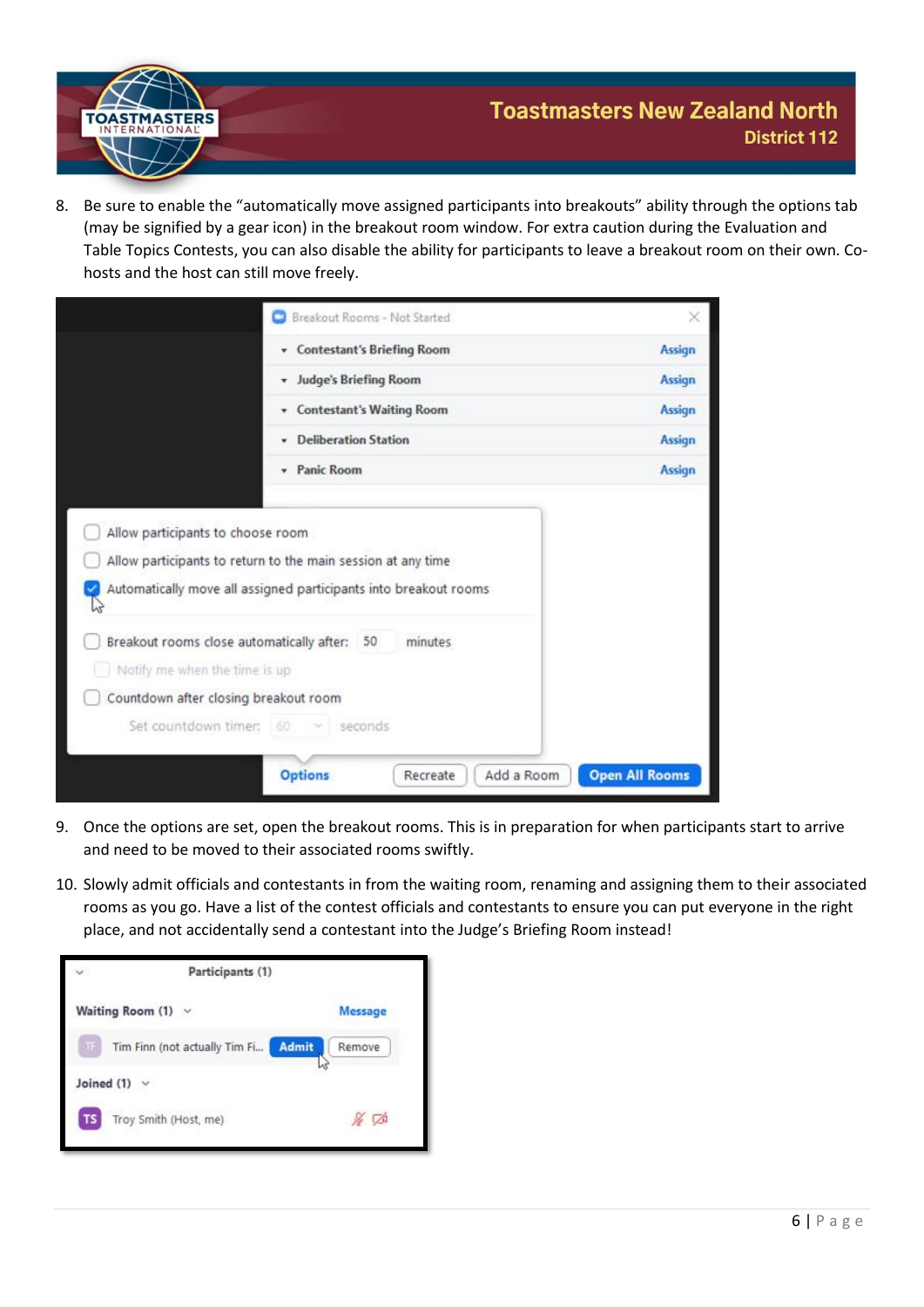

|    | Participants (2)        |                            |  |  |
|----|-------------------------|----------------------------|--|--|
|    | Troy Smith (Host, me)   | & D                        |  |  |
| ΤF | Tim Finn (not actual As | Chat<br>Ask to Start Video |  |  |
|    |                         | Pin                        |  |  |
|    |                         | Make Host                  |  |  |
|    |                         | Make Co-host               |  |  |
|    |                         | Rename                     |  |  |
|    |                         | Put in Waiting Room        |  |  |
|    |                         | Remove                     |  |  |
|    |                         | Report                     |  |  |

| Breakout Rooms - In Progress                             | $\times$               | <b>Contestant's Briefing R</b> | D. |
|----------------------------------------------------------|------------------------|--------------------------------|----|
| v Unassigned                                             | O                      | <b>Judge's Briefing Room</b>   | 0  |
| C Eval C1 - Sir Dave Dobbyn (not actually S (not joined) | <b>J</b> Assign To     | <b>Contestant's Waiting R</b>  | 0  |
| <b>Contestant's Briefing Room</b><br>۰.                  | 80<br>Join             | <b>Deliberation Station</b>    | 0  |
| <b>Judge's Briefing Room</b><br>۰                        | $20$ Join              | Panic Room                     | 0  |
| <b>Contestant's Waiting Room</b><br>v.                   | $\geq 0$<br>Join       |                                |    |
| <b>Deliberation Station</b><br>۰                         | 80<br>Join             |                                |    |
| * Panic Room                                             | $20$ Join              |                                |    |
| Broadcast Message to All                                 | <b>Close All Rooms</b> |                                |    |

- 11. When renaming, be sure to put the role abbreviation first and then their name. This helps you find them in the long list of participants when in the breakout window and moving people around. Format could be TT (contest type, table topics) C3 (contestant #) – Troy Smith (Name).
	- f. E.g. Zoom Master Troy Smith, Eval C1 Sir Dave Dobbyn, SAA Neil Finn, TC Tim Finn (Tally Counter), and so on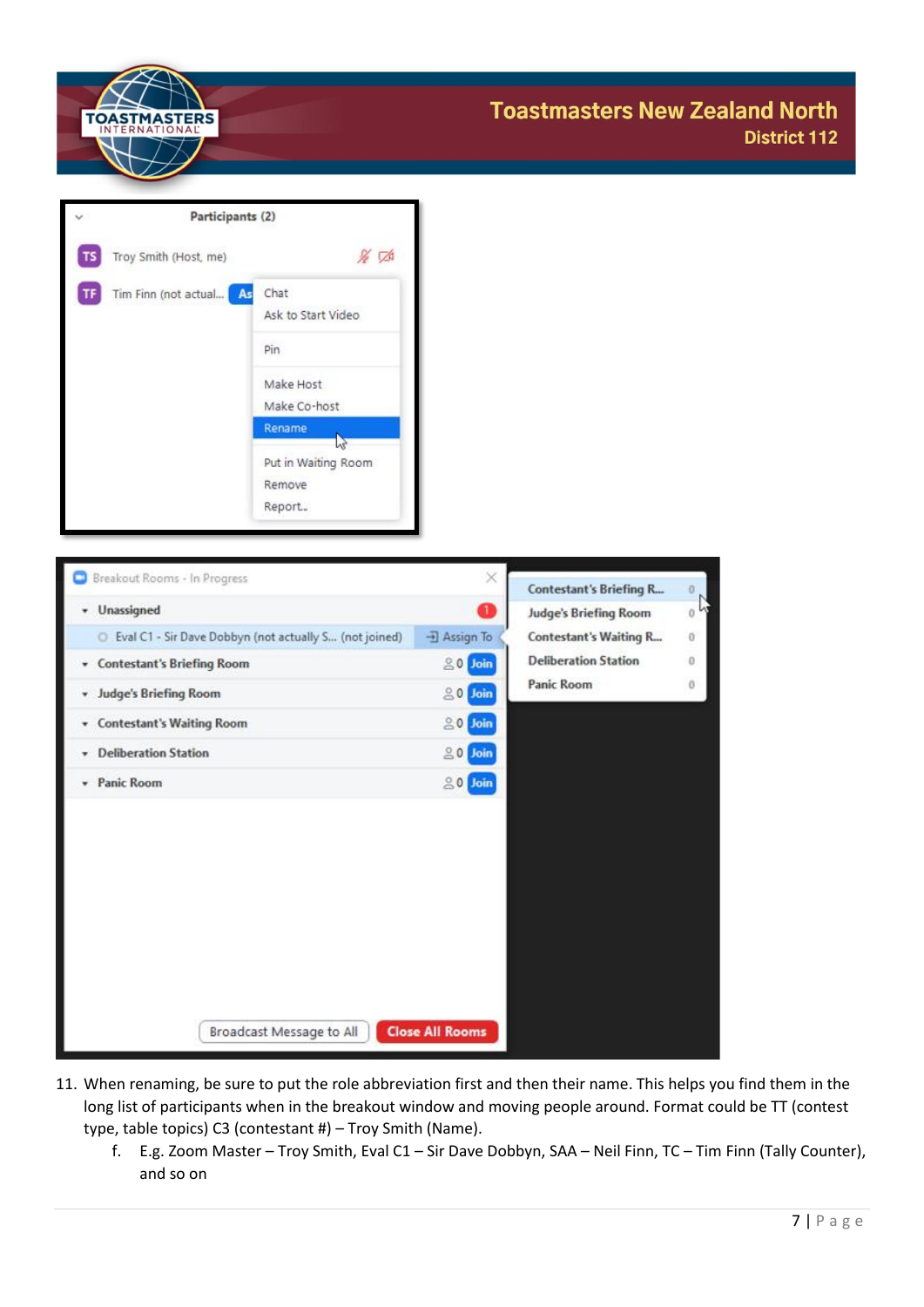

12. Just before the contest begins, it may be helpful to change the chat settings to "Host and co-host only". This will allow participants to only message a host or co-host, therefore minimising any potential disruptions / distractions for our contestants. This can be done by clicking the more options button in the chat panel, next to the chat box (may be signified by 3 dots or an ellipsis). It is also helpful to disable the participant's ability to unmute themselves. Any participant will then need to be asked to unmute with the "ask to unmute" button, allowing them to unmute.

| $\overline{\phantom{a}}$ |        | Participants (2)                                                                                                                                                         |       |     |                                         |                                                                                                         |
|--------------------------|--------|--------------------------------------------------------------------------------------------------------------------------------------------------------------------------|-------|-----|-----------------------------------------|---------------------------------------------------------------------------------------------------------|
| EC                       |        | Troy Smith (Host, me)<br>Eval C1 - Sir Dave Dobyn (not actually Sir Dave  74                                                                                             | 16 50 |     |                                         |                                                                                                         |
|                          |        |                                                                                                                                                                          |       |     |                                         | Chat                                                                                                    |
|                          | Invite | $\sim$<br>Mute All                                                                                                                                                       |       |     |                                         |                                                                                                         |
| $\checkmark$             |        | Ask All to Unmute<br>← Mute Participants upon Entry                                                                                                                      |       |     |                                         | Save Chat                                                                                               |
|                          |        | Allow Participants to Unmute Themselves<br>✔ Allow Participants to Rename Themselves<br>Play sound when someone joins or leaves<br>✔ Enable Waiting Room<br>Lock Meeting |       | To: | & Wh<br>Everyone ~<br>Type message here | Participant Can Chat with:<br>√ No One<br>Host and co-hosts<br>Everyone<br>Everyone and anyone directly |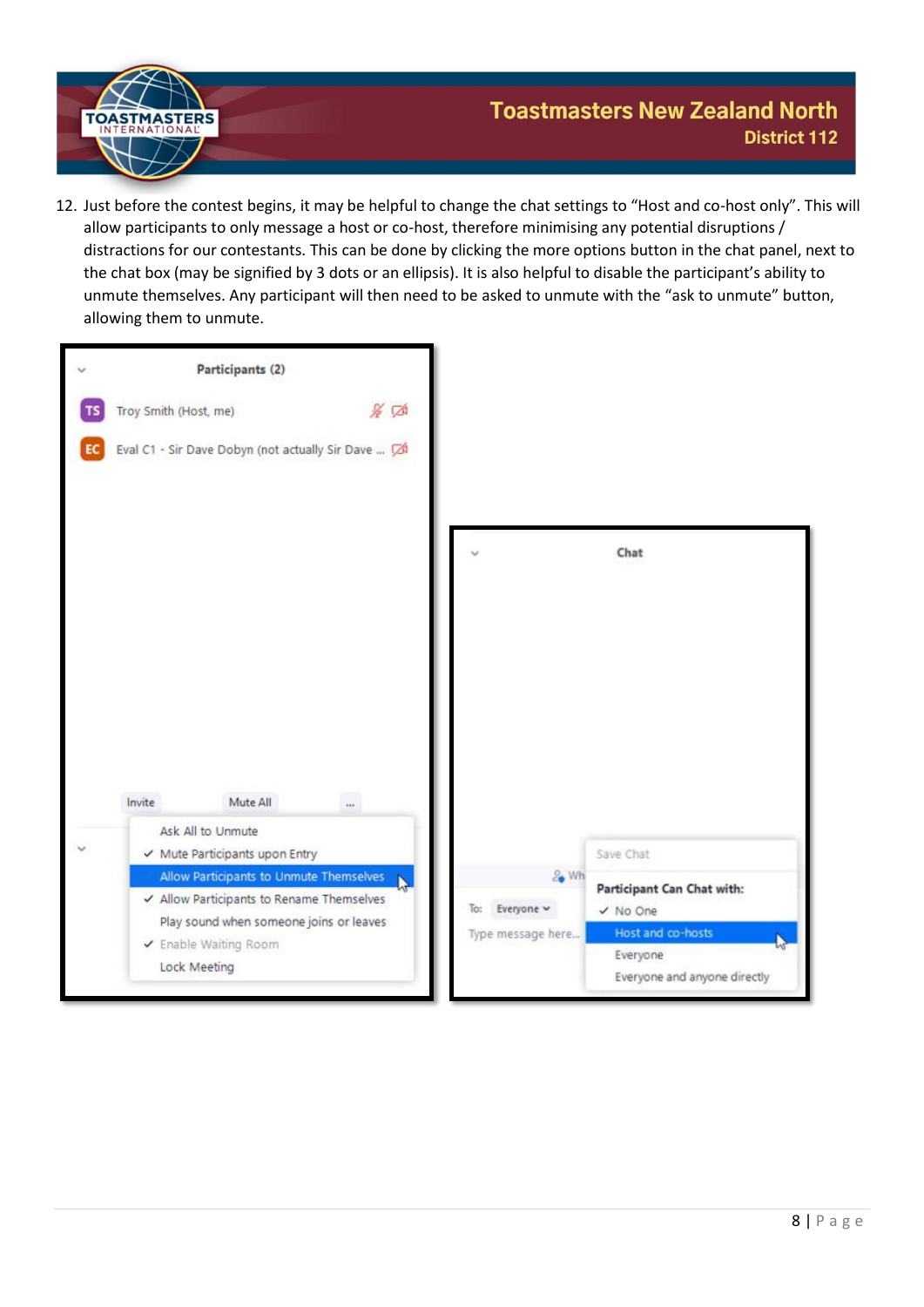

#### <span id="page-9-0"></span>During the contest…

1. When a contestant/s need to go into the contestant's waiting room, after the contest chair has read through the rules and such, move the contestant/s as well as the Sergeant at Arms into the Contestant's Waiting Room through the breakout room window.



2. Specifically for the Speech Evaluation Contest, the Sergeant at Arms must have the contestants wait until the Zoom Master broadcasts a request to begin the evaluation time. This will allow the rooms to stay synchronised with the 5-minute evaluation time, with the Zoom Master also broadcasting when the 5-minute time ends. Note the Sergeant at Arms should also be timing once the evaluation time begins.

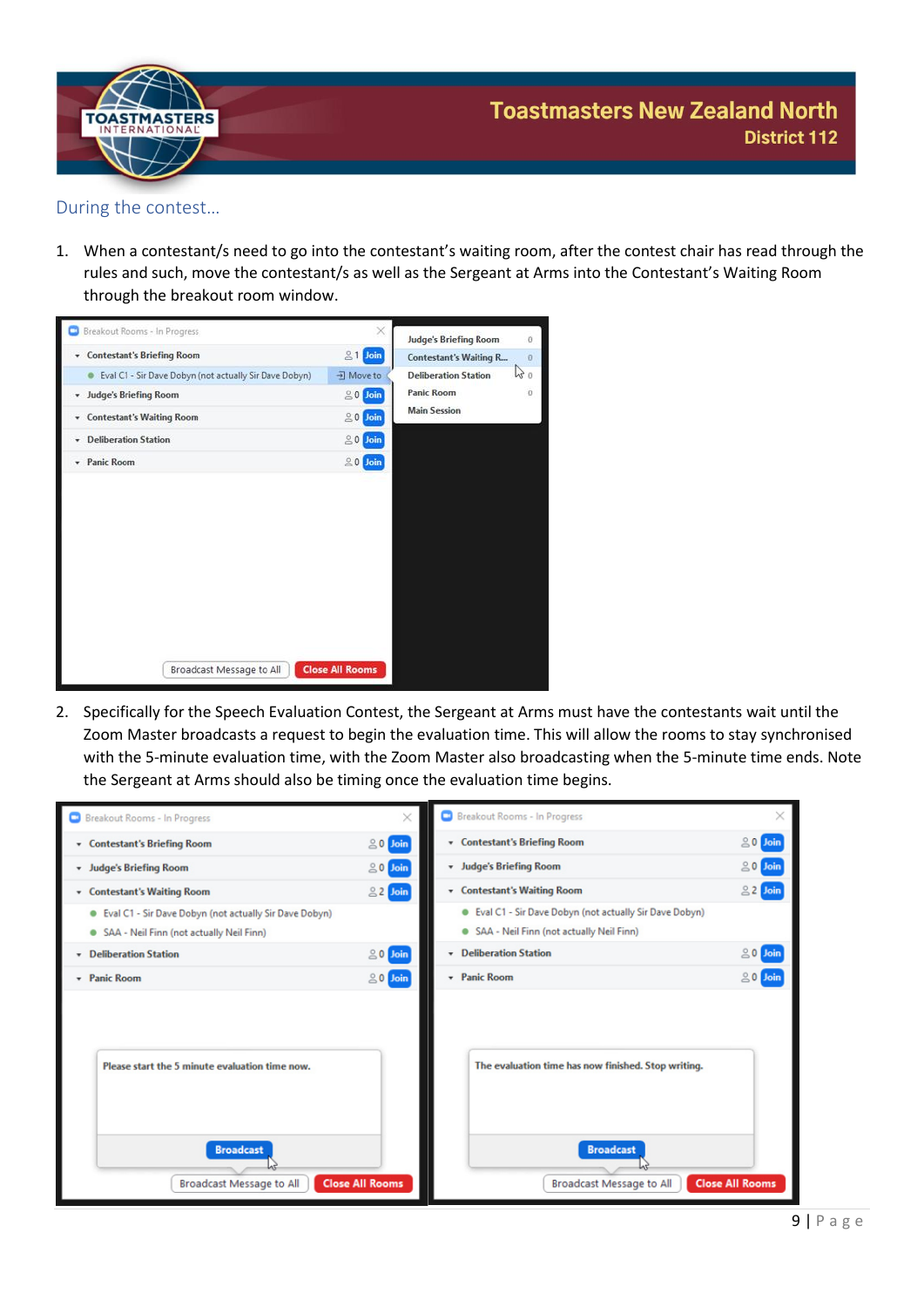

3. Once the speaker has finished, or when the first speaker is required, send out a broadcast message to all via the breakout room window, E.g. "Could the next contestant, Sir Dave Dobbyn, prepare to enter the main session. Please remain silent."



4. After sending out the broadcast, wait a few seconds to let them prepare and then move them back into the main session using the breakout window.

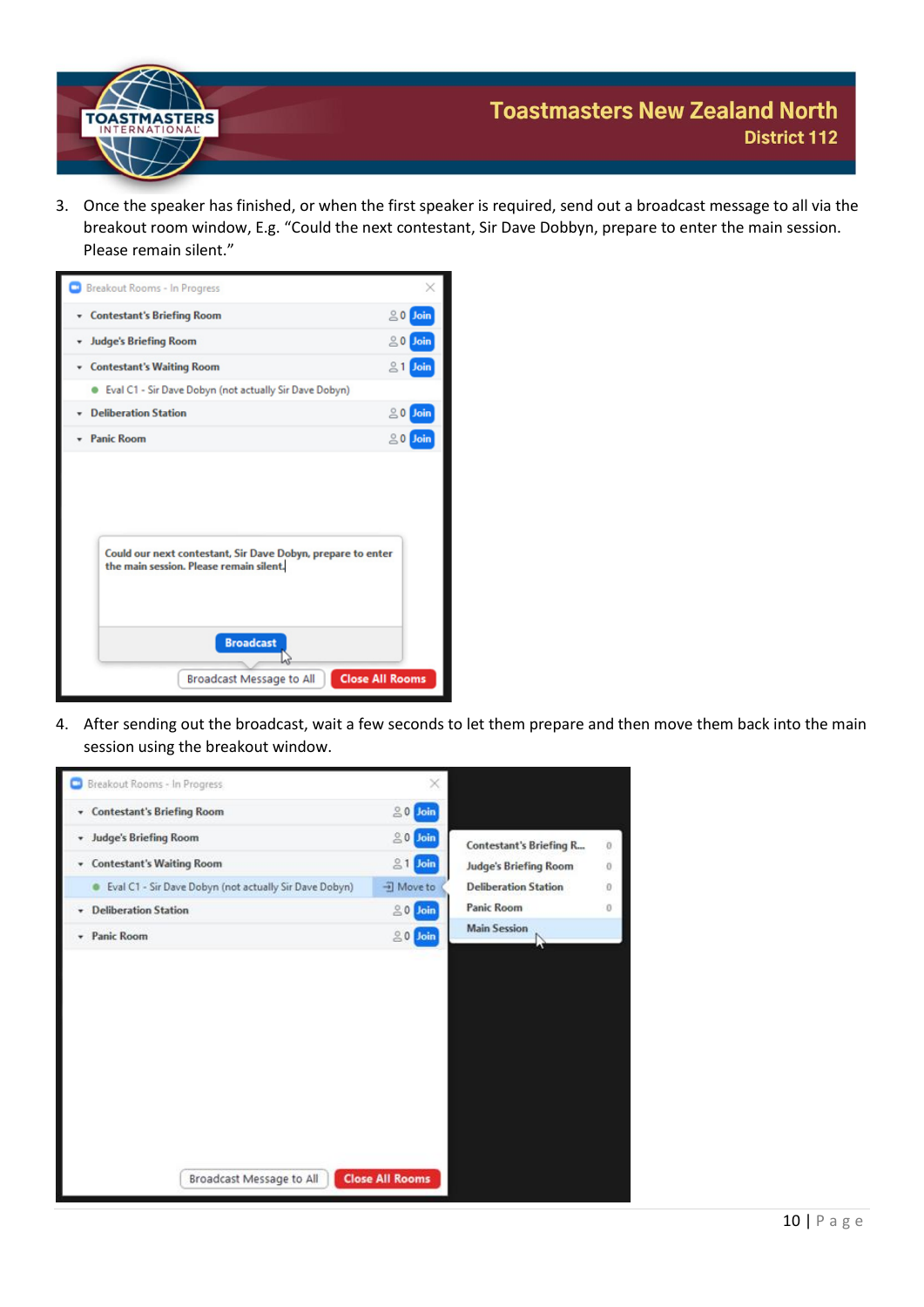

5. Just before a contestant is about to be introduced, prompt them to unmute using the "ask to unmute" button and spotlight them. They can then find the timer (will be asked if they have pinned the timer in the introduction) and adjust to the new screen view before the get into their speech. This will be required at Division / District Contests, so it will be good to get use to this method.



- 6. Repeat Steps 3 to 5 until all the contestants have spoken. For the Table Topics and Speech Evaluation Contests, the Sergeant at Arms will also need to be moved to the main session at the same time as the final contestant.
- 7. Once everyone has spoken at the contest, the Contest Chair will allow 1 minute of silence for the judges to turn off their computer sound, and for you to move the Chief Judge and Tally Counters into the Deliberation Room.
- 8. A very similar process (minus the 5-minute evaluation time) can be used for the Table Topics Contest, and if any of the International or Humorous Speech contestants would like to be in a quiet space during the other speeches.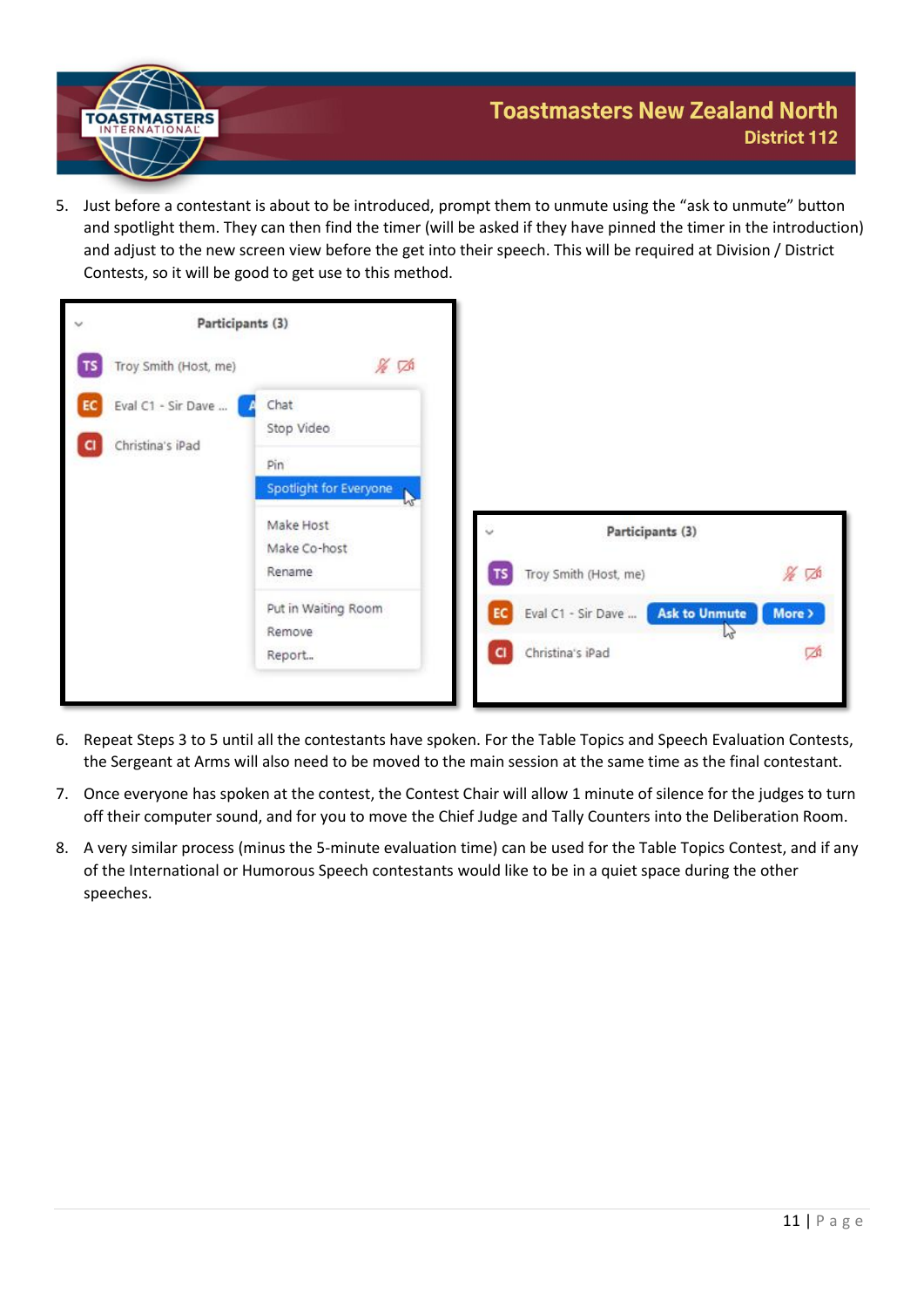

9. Depending on how many contests will be run in succession, it will be beneficial to close the breakout rooms in between contests and unassign the participants, allowing you to start from a clean slate. If you have repeat offenders (a Toastmaster in multiple contests in the same event), this is important as it will also allow you to automatically move them back into the same breakout if needed. This can be done through the breakout room window during a break and once closed, you can simply uncheck the assigned participants from their allocated room.

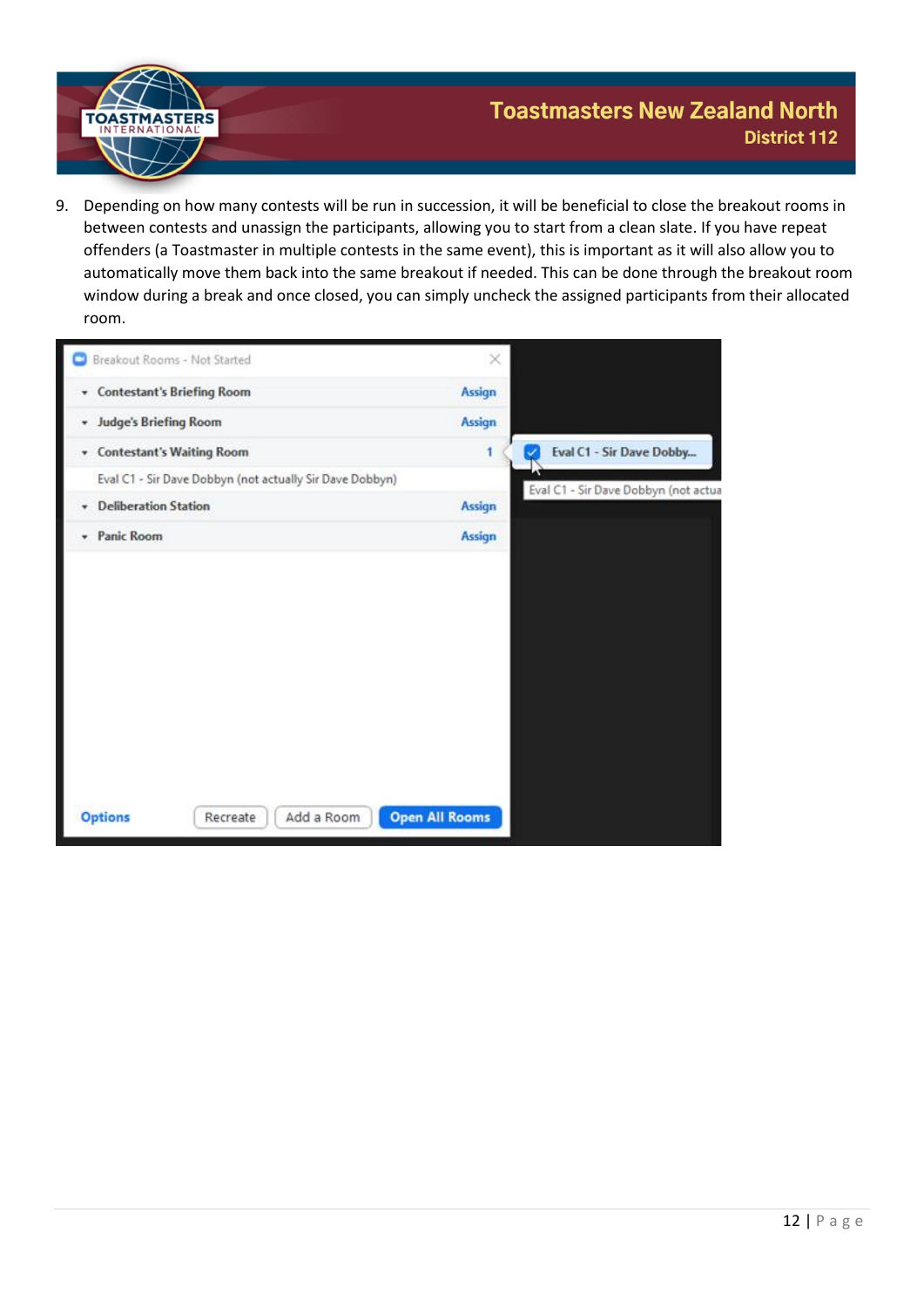

#### <span id="page-13-0"></span>After the contest…

Just kidding, that's it! Congratulations!

### <span id="page-13-1"></span>Helpful tips

Keep Zoom up to date: Before scheduling or starting any contest, apply any Zoom updates ("Click your profile picture and select 'Check for Updates'"). Although they are signalled, updates are not automatic as they were when Zoom was establishing encryption, and there have been some version conflicts. The same applies before joining meetings. For contests, it is suggested that this is covered as part of the contest briefings.

Keep breakout rooms open: Remember that we want to keep the breakout rooms open from the start of the meeting and during the first contest to avoid any accidental movements / interruptions. I would only advise to close them during a break, allowing the space to work without consequence. We do this because you can only open or close all the rooms at once, no middle ground. Contestants will stay assigned to their room after closing, so if you haven't unassigned anyone and go to re-open the rooms, you will resend everyone back into the breakouts, whether you wanted to or not!

Inclusion in contest briefings: It is recommended that the Zoom Master (like any Sergeant at Arms) is included in the contestant's briefing. This will allow the contestants to practise and get comfortable with the way the contest and breakout rooms will be run, including the method of restricting their movement between rooms, as this may be expected and could lead to problems (e.g. a contestant leaving the meeting entirely by accident) if not discussed. Also in the contestant's briefing, ensure that the Sergeant at Arms is capable to support the contestants inside the room should they encounter any problems.

Timer visibility: The contestants should know, or will be briefed, to pin the timer and / or hide the non-video participants to reduce what they can see on the screen. The Contest Chair will also check in with the contestant before they get introduced, ensuring they have pinned the timer. An alternative to pinning the timer that works well on phones; the timer uses the "Raise hand" response, which places them in the top left of any session where they are a participant.

Host and co-hosts mobility: The host and co-hosts are able to move between breakout rooms freely. They can all also help assign / move people to and from breakouts (once opened) and send out broadcast messages.

1 minute of silence: It's been observed that the 1-minute silence is at times either forgotten, or its purpose misunderstood. To ensure this is observed, its requirement for and purpose of this 1 minute of silence (as discussed in During the Contest, Item 7) should be discussed and clarified between the Chief Judge and the Contest Chair before the contest begins.

Judge's ballot completion / submission time: It is inconsistent around the District how one allows the judges the quiet time to complete their ballots and submit for counting. The recommended method to ensure legitimacy is to have the judges remain in the main session and provide the 1 minute of silence for the judges to turn off / down their sound volume. This will keep the judges separated and reasonably prevent any conversations or collaboration of results. Another method that has been observed is to send all the judges into a breakout room together and allow them to complete and submit their ballots from there. This adds complications to both the Zoom process and the legitimacy of the ballots, so is not recommended, however in the right circumstances, could provide a better environment for the judges. This method also allows for the direct support from the Chief Judge, should there be issues submitting the ballots.